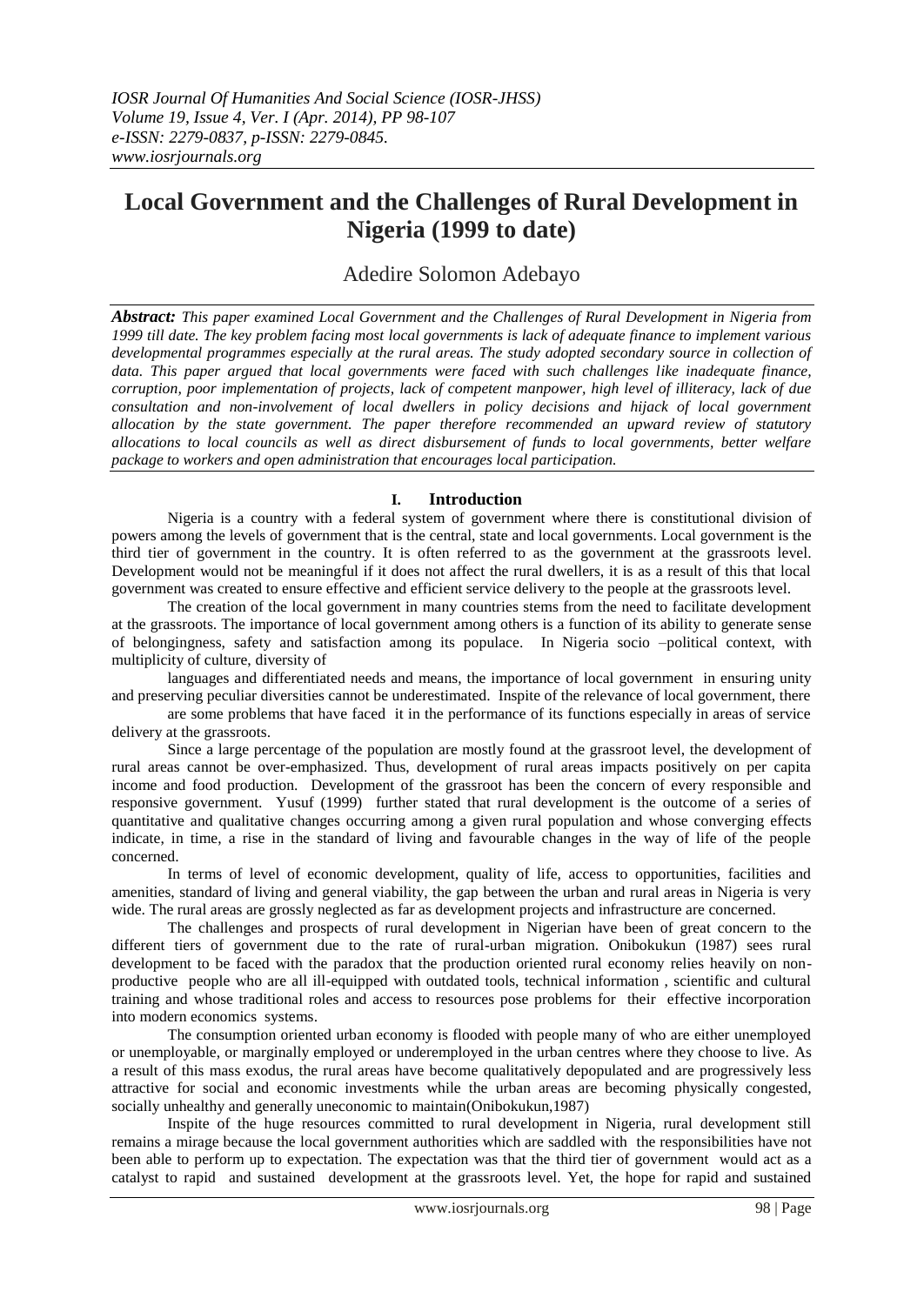development has been a mirage as successive councils have grossly underperformed in almost all the areas of their mandate. Apart from the palpable mismanagement and misapplication of funds currently witnessed in most local governments in the country, the resources available which otherwise should be used for development programmes at the grass –roots are being used to service bloated elected officials and unproductive bureaucracies (Obasanjo, 2003).

### **II. Historical Background Of Local Government System In Nigeria**

The study of the development of local government as a tier of government in Nigeria will not be meaningful, if it is not preceded by an examination of the philosophical consideration underlying the local government system (Alex, 1987). The structure, composition and functions of local government are influenced by the political beliefs of those who have the authority and responsibility for determining the main features of the local government system.

This relationship between values or political beliefs and structure for the distribution of powers in society has been argued by Stanley Hoffmann (1959:113) as he wrote:

any preference for a certain scheme of area division of powers presupposes a decision on the ends for which power is to be exercised – a decision on the values power should serve and on the ways in which these values will be served.

Regardless of nomenclature, local government is a creation of British colonial rule in Nigeria. It has overtime experienced change in name, structure and composition; Between 1930s and 1940s, for instance, local government was known as chief-in-council and chief-and-council, where traditional rulers were given pride of place in the scheme of things. In the 1950s, election was introduced according to the British model in the western and eastern parts of the country with some measure of autonomy in personnel, financial and general administration (Nwabueze, 1982). It was on this premise that the rising tide of progress, growth and development experienced in the local governments in these areas was based.

During this period, heterogeneity was the hallmark of local government as there was no uniformity in the system and the level of development was also remarkably different. The introduction of 1976 reforms by military administration of General Obasanjo brought about uniformity in the administrative structure of the system. The reforms introduced a multi-purpose single tier local government system (Ajayi, 2000).

The reforms also introduced population criterion under which a local government could be created. Consequently, a population of within 150,000 to 800,000 was considered feasible for a local government. This was done to avoid the creation of non-viable local council and for easy accessibility. There was provision for elective positions having the chairman as executive head of local government with supervisory councilors constituting the cabinet. This was complemented by the bureaucrats and professionals, such as Doctors, Engineers etc who were charged with the responsibility of implementing policies (1976 Guidelines).

In 1991, a major landmark reform was introduced as the system had legislative arm. In addition, the Babangida administration increased the number of local government from 301 in 1976 to 453 in 1989 and 589 in 1991, the Abacha regime also increased the number to 774 local councils that we have today and the administrative structure also underwent some changes (Ajayi, 2000).

In summary, it can be said that no public institution in Nigeria has been so subjected to frequent reforms than local government.

# **III. Statement Of Problem**

The key problem facing most local governments is lack of adequate finance to implement various developmental programmes. It would be recalled that since early 1990s, there have been tremendous increase in the total amount of funds available to local governments in Nigeria. The reasons for the lack of adequate finance can be attributed to the fact that local government allocations are been hijacked by state governors, used for electioneering campaigns and shared among political God-fathers and members of state assemblies. This fact was indicated by the Central Bank of Nigeria in its economic report for the third quarter of 2011 when it announced that the total receipts by the 774 local government councils from the federation and VAT pool Accounts for the period of July, August and September was #493.77billion. The media report of Monday, December 26, 2011 indicated how allocations to local government areas were been hijacked by state governors and at times out rightly diverted to non-existing projects. Also, state governors have used the joint Account to siphon local government allocations from the federation account. Akhabue (2011) pointed out that the last criminal fad was that state governors redistributed allocations to local government from the federation account and gave less than #20million to each council to pay salaries, and take care of their overhead costs. All these corruptive activities had added in no small measure to the problem of inadequate finance which has made effective services delivery at the rural areas to be impossible. This paper therefore tends to address this problem of inadequate finance which has posed serious challenge to the development at the rural areas. Thus, the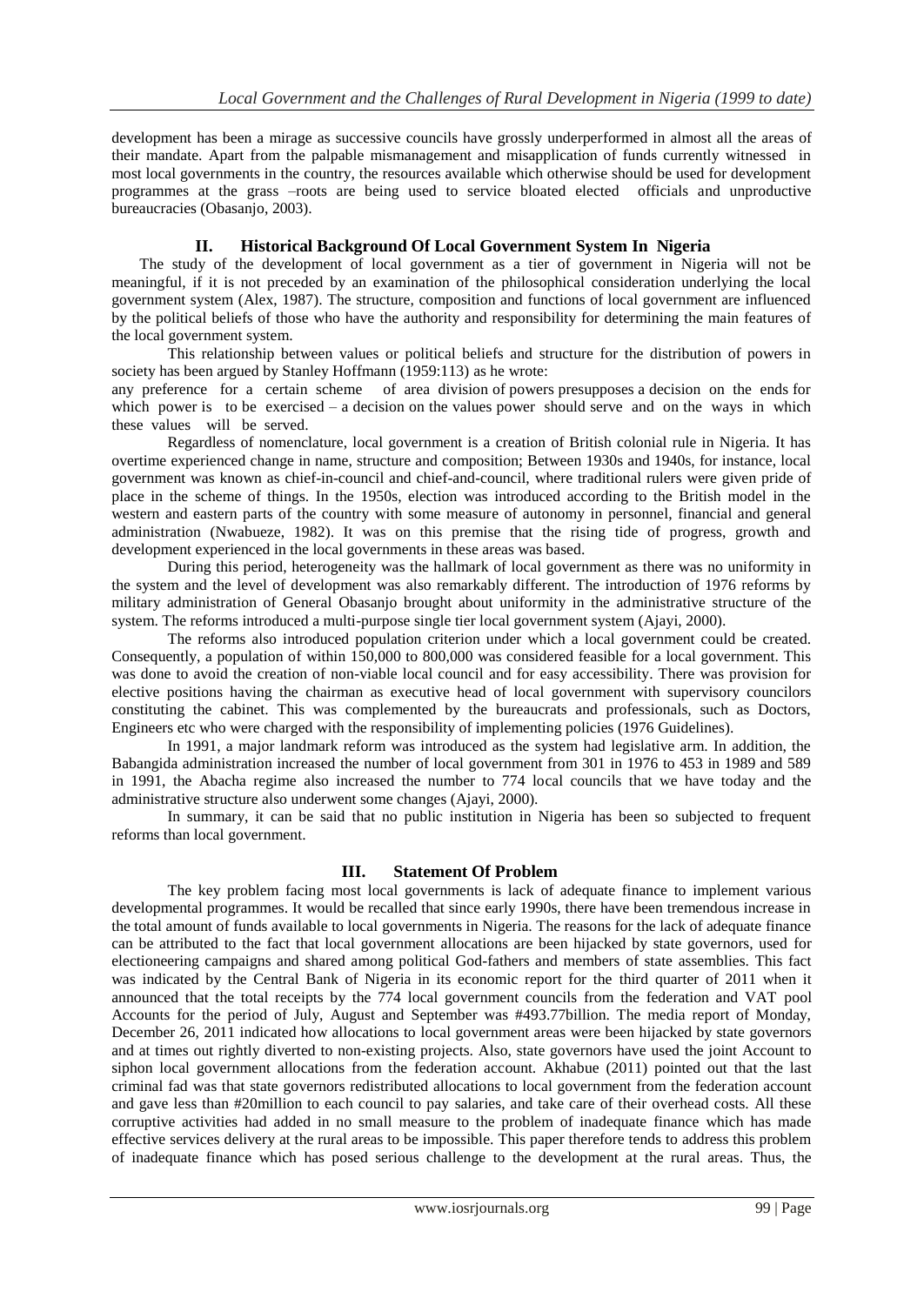buogous allocation to local government do not get to the hands of local government practitioners for proper service delivery.

#### **IV. Conceptual Framework**

In this paper, an attempt would be made to define three basic concepts like local government, development and rural development.

#### **Local Government**

The concept of local government involves a philosophical commitment to democratic participation in the governing process at the grassroots level. This implies legal and administrative decentralization of authority, power and personnel by a higher level of government to a community with a will of its own, performing specific functions as within the wider national framework. A local government is a government at the grassroots level of administration meant for meeting peculiar grassroots need of the people (Agagu, 1997). It is defined as "government by the popularly elected bodies charged with administrative and executive duties in matters concerning the inhabitants of a particular district or place (Appadorai, 1975).

Local government can also be defined as that tier of government closest to the people, "which is vested with certain powers to exercise control over the affairs of people in its domain" (Lawal, 2000:60). Akpan (1982) defined local government as "the breaking down of a country into smaller units or localities for the purpose of administration in which the inhabitants of the different units or localities concerned play a direct and full role through their elected representatives who exercise power and undertake functions under the general authority of the national or state government" .

Barber (1969) defined Local government as authority to determine and execute matters within a restricted area. It becomes clear from the above that the purpose of establishing a local government is to ensure appropriate services and development activities responsible to local wishes and initiatives. Local government operates at the lowest level of society.

Bandhu (1967) defined local government as:

representative of local inhabitants, more or less autonomous in character instituted under state legislation, in a village, a district, a city or in urban areas to administer services as distinguished from state and central services

The jurisdiction of a local government is limited to a specific area, a village or a city, and its functions relate to the provision of civic amenities to the population living within that area. Clarke (1948) maintains that a "local government appears to be that part of the government of a nation or state which deals mainly with such matters as concern the inhabitants of particular district or place".

According to Rao (1965), Local government is "that part of the government which deals mainly with local affairs, administered by authorities subordinate to the state government, but elected independently of the state authority by the qualified residents. Robson (1949), in a lengthy definition, says that "Local government may be said to involve the conception of territorial, non-sovereign community possessing the legal right and the necessary organization to regulate its own affairs. This in turn pre-supposes the existence of a local authority with power to act independently of external control as well as the participation of the local community in the administration of its own affairs. Gokhale (1972) definition of local government is very simple. He says that "Local self government is the government of a specified locality by the local people through the representatives elected by them. Venkatarangaiya and Pattabhiram (1969) defined local government as the administration of a locality, a village, a town, a city or any other area smaller than the state by a body representing local inhabitants, possessing a fairly large amount of authority, raising at least a part of its revenue through local taxation and spending its income on services which are regarded as local and, therefore, as distinct from state and central services.

A local government is expected to play the role of promoting the democratic ideals of a society and coordinating development programme at the local level. It is also expected to serve as the basis of socio-economic development in the locality.

An analysis of the above definitions reveals certain essential characteristics of local governments. These are:

**Local Area:** A local government has to operate in a geographical area

**Statutory Status:** The local government enjoys statutory status i.e it is created by a specific law or statute.

**Autonomous Status:** Autonomy o f the local governments Is the natural consequence of their statutory status. Since the local governments are created by an act of the legislature, that Act lays down their powers, functions and relationship with central or state government.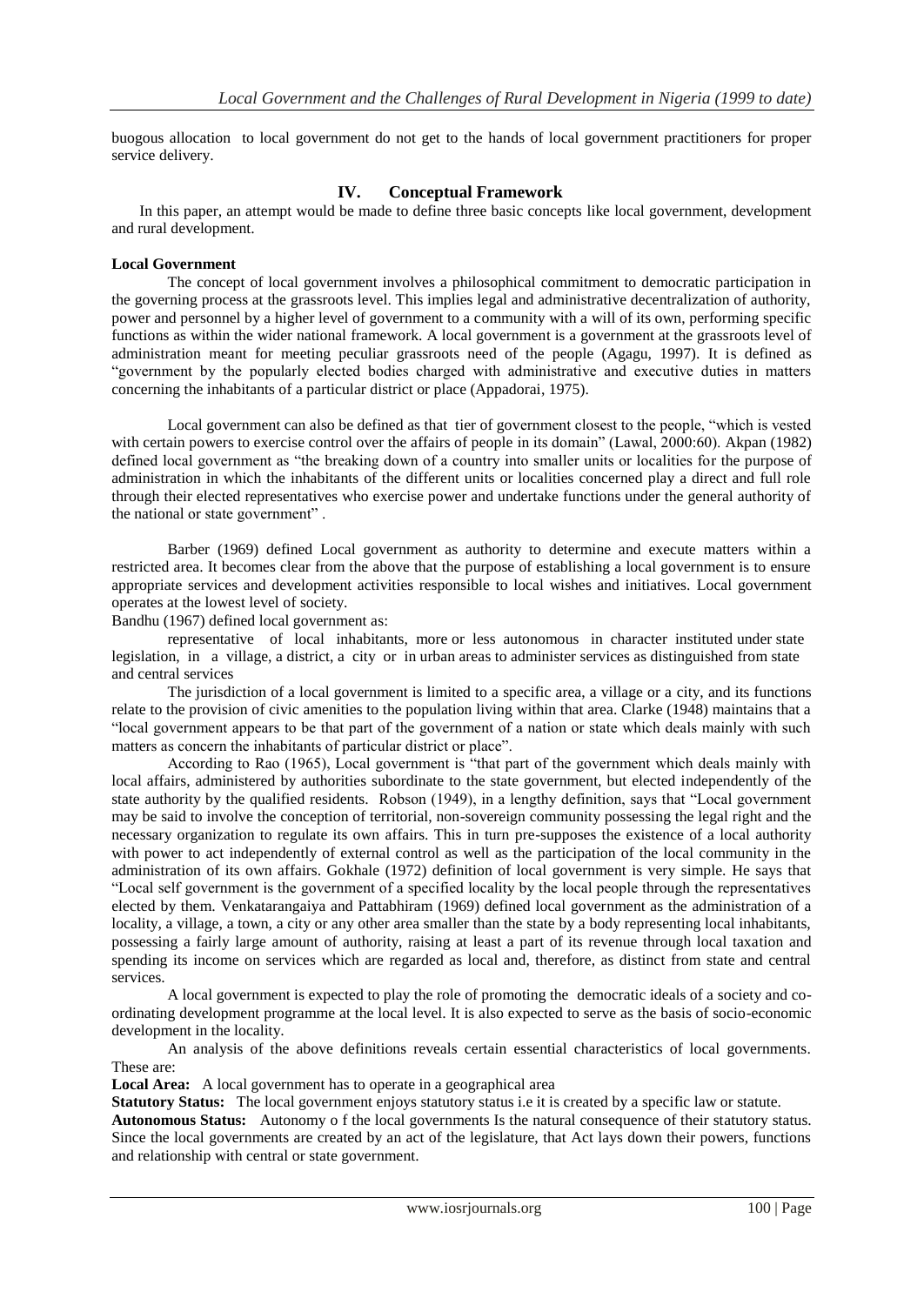**Local Participation:** Participation of the local people in decision making and administration of the local authority is important that is what gives it the character of self – government.

**Local Accountability:** Since local government provides services of local nature called civil amenities like sanitation, education, transport etc. to the people of the area, it is appropriate that it is accountable to the local people.

**Local Finances:** Local governments have two main sources of finances: (1) grants–in–aid given by the central or state government and (2) taxes and levies imposed by the local governments themselves.

**Social Services for the Local People:** The main objective of the local government is to provide certain civic amenities to the people of its area at their door – step. The provision of these services ensures healthy living of local community.

#### **Development:**

In order to have a clearer picture of rural development, we need to understand the concept of development. Hornby (2000) defines development as the gradual growth of something so that it becomes more advanced, stronger, etc, the process of producing or creating something new. This definition implies that development involves a gradual or advancement through progressive changes. Umehali (2006) sees the changes to be multi-dimensional involving changes in structures, attitude and institutions as well as the acceleration of economic growth, the reduction of inequality and eradication of absolute poverty. He asserts that development involves economic growth component, equality or social justice component, and socio-economic transformational component which are all on a self sustaining basis. Viewing the concept differently, Simon (2004) sees development as an improvement in quality of life (not just material standard of living) in both quantitative terms.

#### **Rural Development**

The concept of rural development in Nigeria lacks a unified definition as different scholars tend to view it from varying perspective. Some scholars look at rural development from the aspect of educational training like Haddad (1990), and Hinzen (2000). Obinne (1991) perceived rural development to involve creating and widening opportunities for individuals to realize full potential through education and share in decision and action which affect their lives. Others like Olayide, Ogunfowora, Essang and Idachaba (1981) view rural development as means for the provision of basic amenities, infrastructure, improved agriculture productivity and extension services and employment generation for rural dwellers.

Olatunbosun (1976), Williams (1978), Lele (1979), Idachaba (1980) and Ogunfiditimi (2000) viewed rural development from various perspectives. However, there is a consensus among them about the need for improvement in rural living conditions and standard of living of the rural populace. Olatunbosun (1976) stated that rural development is based on the need to balance the pattern and direction of government for the benefit of both the urban and rural sectors and provide technical requirements for speeding up economic growth in the development.

Olatunbosun (1976), Williams (1978), Lele (1979), Idachaba (1980) and Ogunfiditimi (2000) viewed rural development from various perspectives. However, there is a consensus among them about the need for improvement in rural living condition and standard of living of the rural populace. Olatunbosun (1976) stated that rural development is based on the need to balance the pattern and direction of government for the benefit of both the urban and rural sectors and provide technical requirements for speeding up economic growth in the development.

Adelemo (1987) sees the concept of rural development to include resettling displaced communities or adopting new types of housing unit. He continues that rural development should include alongside land-use development, economic factors such as land carrying capacity for each area of farmland, irrigation improved farming method and finance.

The objective of the National Policy on Rural development as outlined by Ogbazi (1992) encapsulates an ideal situation of an acceptable level of development in the rural area.

These objectives can be paraphrased to include:

 Promotion of the social, cultural, educational and economic well being of the rural population, promotion of sustained and orderly development of the vast resources in the rural area for the benefit of the rural people.

- Increase in and diversification of job opportunities and improvement of income in the rural areas
- Mobilization of the rural population for self-help and self-sustaining programme of development, and
- Up-lifting of the technological based industries in the rural area.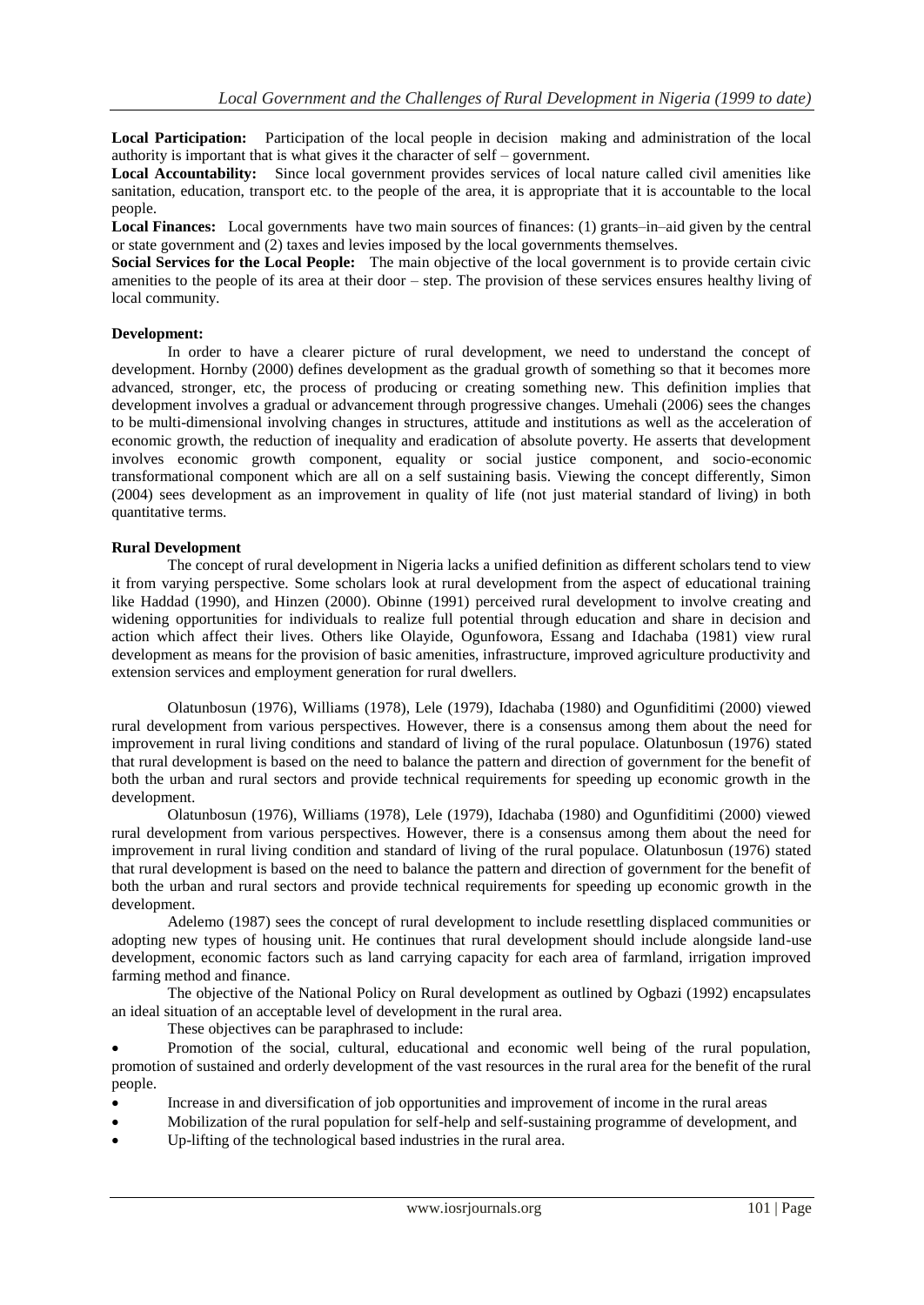#### **Theoretical Framework**

The theoretical approach adopted for this paper is democratic-participatory school of thought due to the fact that it is essential to a democratic regime or for practical administrative purposes like responsiveness, accountability and control.

The concept of democracy is central to the democratic-participatory school of thought. This school of thought believes that democracy is a way of life that "demands that one another"s point of view and one another"s interest be mutually appreciated". (Panter- Brick: 1970). It is a concept that is based on fair play, tolerance and respect for the right of others, a concept that accepts those to be intrinsically undeniable values (Ola: 1984). It is expected that real democratic governance would be a good governance. Good governance amongst other things involves the enthronement of due process, constitutionalism, rule of law, transparency and accountability in the conduct of public affairs, the absence of good governance and its by-products, automatically leads to two negative outcomes like massive corruption and political instability. None of these outcomes is conducive to development (Muo: 2007). The general consensus among Nigerians is that corruption appears to have been institutionalized in the local government. Selection instead of election – a serious trait of anti-democratic governance among other things might have accounted for the scenario.

The democratic-participatory school of thought exists solely for the purpose of bringing about democracy and Mill (1975) justified local government on three main grounds. The first was that there are certain concerns or interests which only a section of the community has in common and it is convenient as well as advisable that only those who share this community of interests should administer them.

#### As Mill (1975) put it:

The very object of having a local representation is in order that those who have any interest in common, which they do not share with the general body of their countrymen, may manage that joint interest by themselves.

The second reason was that local government is one of the "free institutions" which provides political education. According to Mill:

I have dwelt in strong language – hardly any language is strong enough to express the strength of my conviction – on the importance of that portion of the operation of free institutions, which may be called the public education of the citizens. Now, of this operation, the local administrative institutions are the chief instrument.The third reason was that of accountability, as Mill expressed it:

not only are separate executive officers required for purely local duties but the popular control over those officers can only be advantageously exerted through a separate organ. Their original appointment, the function of watching and checking them, the duty of providing, or the discretion of withholding, the supplies necessary for their operation, should rest with the people of the locality.

The arguments of Mill have been refined by elaboration. Mill modern adherent, Keith (1954) argued the pedagogic value of local government, asserting that participation in local administration teaches the participant the art of weighing and choosing between competing claims and justifying the choice as a just one, that is, being accountable. He further stressed that the capacity to make rational choices and "the art of winning consent" are as much necessary in local government as in central government, and, that capacity is acquired and enhanced by participation in local government.

Another adherent is Wilson (1984) who argued that the higher ultimate purposes that local government serves are political. One of these is political education which participation in local government affords. That political education is "in the first place, an education in the possible and the expedient; in the second place, it is an education in the use of power and authority and in the risks of power, in the third place, it is education in practical ingenuity and versatility.

Mackenzie (1961) regarded local government as a training ground for national politicians. In addition, local government has the advantage that local knowledge, interested and intimate, "first hand knowledge which makes administration concrete and relevant" to a locality can be more easily and perhaps cheaply made available to the local and central authorities.

There is no doubt that the essence of local government fits into this framework in view of the federal system of government adopted and the quest for development at the grassroots level. Local government cannot meet the needs of the people without adequate participation of the local dwellers.

In summary, local government, it is claimed,enables services of local importance only to be locally administered, provides education in citizenship, provides training in political leadership, makes available to the central government information about localities which is essential for adequately meeting their needs efficiently, and minimizes concentration of political power by diffusing it.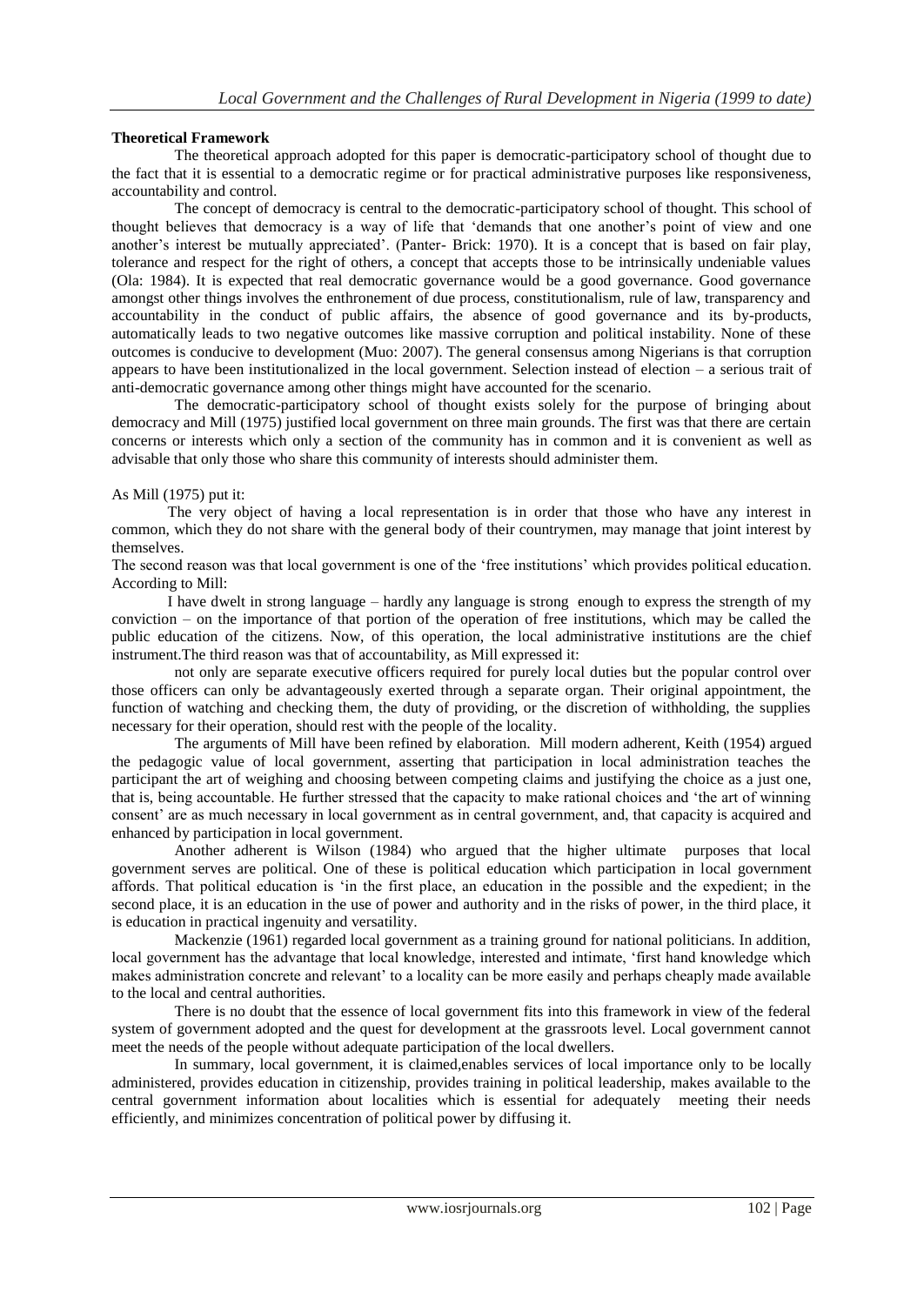#### **Attempts At Rural Development**

The various policies of the Nigerian government on rural development are to improve the living condition in the rural areas with a view to curbing the streamlining rural - urban migration. These policies show the zeal of different governments and non-government organizations (NGOS) which has led to the proliferation of development agencies. Despite the countless numbers of rural development policies introduced at different times by successive governments coupled with the huge financial and material resources employed, little or nothing is felt at the rural level as each policy has often died with the government that initiated it before it starts to yield dividends for the rural dwellers. Onuorah (2006) support this claim when he states that not minding the lofty objectives (policies and government initiatives). Such efforts endured beyond the government that initiated the schemes.

In Lagos State, specific attempts have been made by the government towards the development of rural areas through the initiation of various programmes. One of this is poverty alleviation through rural agriculture which was organized by Lagos state government in 2002. It has been discovered that rural-urban drift which make majority of the youths roam the cities in search of jobs that are not available could be tamed if agriculture is made attractive and the rural areas equipped with basic infrastructures like electricity and good roads among others.

Local farmers are not able to go into mechanized farming as a result of paucity of funds occasioned by lack of access to rural credit and loans. They struggle to survive on the little they could do manually, most times to feed their families and very little to sell. Investigations indicated that even those who produce enough to sell run into losses due to lack of storage facilities and bad roads to move the produces to the market.

In a bid to ensure that farmers have access to funds made available by the Federal Government and the International Fund for Agriculturel Development (IFAD), the Lagos State Ministry of Agriculture and Cooperative organised a three-day sensitization and awareness workshop on Rural Finance Institution Building programme (RUFIN) in Ikorodu, Epe and Badagry local governments.

RUFIN programme is being implemented through a loan agreement of \$27.2million from International Fund for Agriculture Development (IFAD) and a grant of \$0.5milion from Ford Foundation. It is an initiative embraced by the state government with the aim to reduce poverty level among the rural dwellers in the area of agriculture and other agro-allied economic activities. In other words, RUFIN developmental objectives was to help small holder farmers and rural micro enterprises to have quality access to financial services in a sustainable manner. Other objectives of RUFFIN include creation of variable and sustainable rural financial institutions for integration into the mainstream financial system of the country, guarantee and refinance of credit facility to rural microfinance institutions to be provided by the microfinance banks through the commercial banks.(State of Lagos Megacity Report,2004)

The programme was embarked upon to ensure that farmers, artisans and the physically-challenged in Ikorodu, Epe and Badagry local governments improve on their agricultural productivity and the economic activities of the youths in their various communities in order to reduce the unemployment situation in the state. At the end of the programme, the state government paid a sum of twelve million naira (#12million) to the participants and provided equipment, offices and competent manpower for the implementation of RUFIN programme in Ikorodu, Epe and Badagry local governments.

A cursory look at the introduction, establishment, implementation and the objectives of majority of the above programmes will reveal that they are mainly targeted at rural development in an attempt to better the lives of rural dwellers, stimulate and enhance economic growth, as well as get the rural sector to contribute meaningfully to the national economic and social development. Stock (2005) laments that as a result of the neglect of agriculture and the rural areas, Nigeria now imports farm products to feed its people with untold hardship on the rural people Umebali and Akuibilo (2006) note that oil exploration and agricultural activities are carried out in rural areas and both yield the highest revenue for the nation. Interestingly, as revealed by Umebali (2004), literature shows that greater percentage of the total population live in rural areas and most of them are engaged in agriculture. If we must make the rural areas attractive to live, then meaningful effort geared towards sustainable rural development must be aggressively and vigorously pursued as this will alter the certainty of poor quality of life in the rural areas which Adalemo (1987) sees as the main phobia that has often pushed migrants to the perceived opportunities in the urban centres.

# **V. The Roles Of Local Government In Rural Development**

In Nigeria, past centralized development efforts embarked upon had resulted into failure to benefit the rural people yet, these people cannot be neglected for its enormity. For instance, in Nigeria, the population of people residing in rural areas in few selected states is : Rivers 86.16%, Anambra 80:85%, Bauchi 76:8%, Oyo 37:84% , Ondo 25.8%, Kano 89:6%, Sokoto 38:7% Kwara 52.0%, Plateau 69:0%, Ogun 68:3% and Gongola 71:5% (Olojede,1991). It has therefore been realized that rural development must constitute a major part of a development strategy if a large segment of those in greatest need are to benefit since most programmes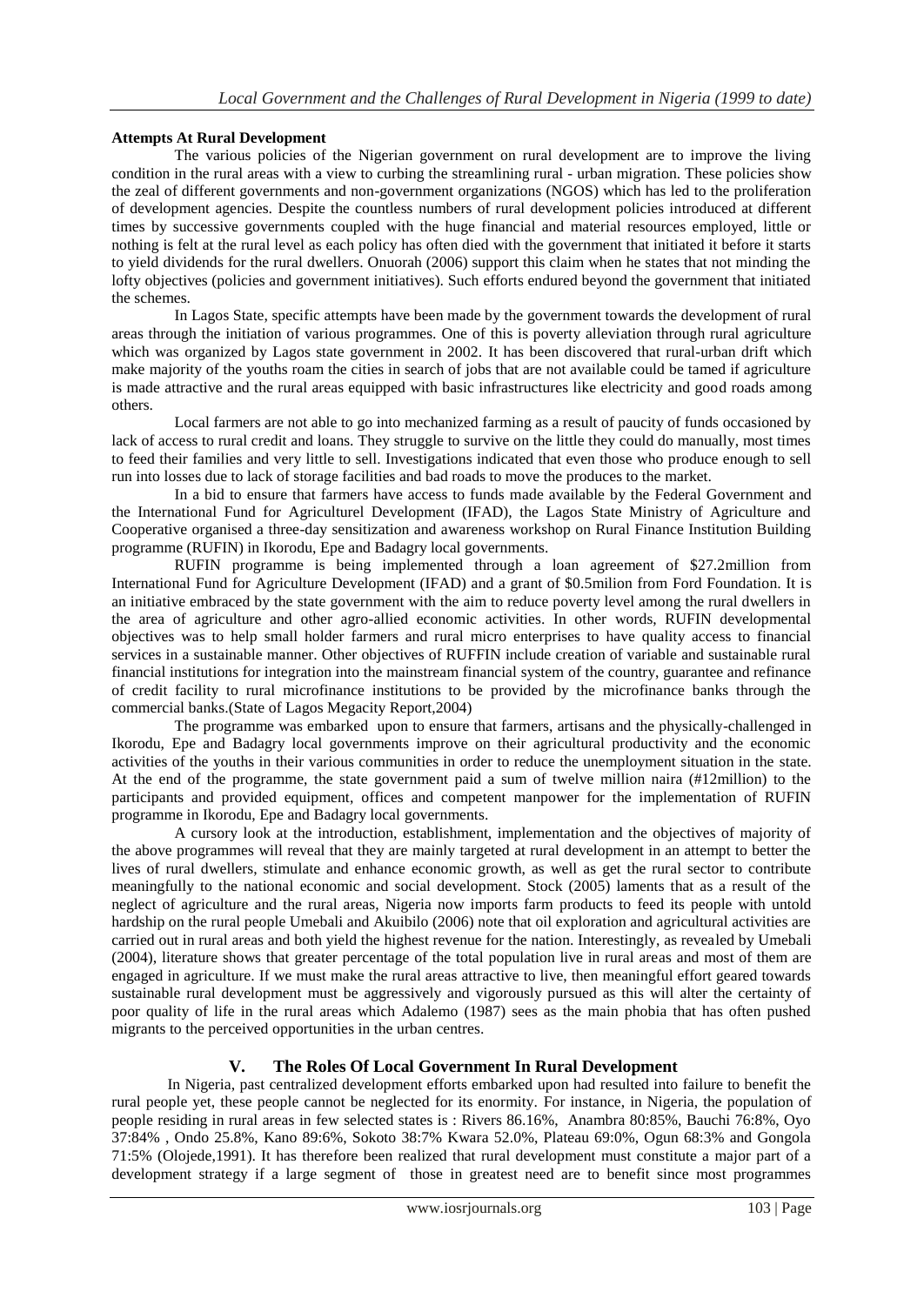embarked upon by the central and state governments. have failed in this areas; then local government becomes the next agent to fall on for development.

The roles of local government in rural development are:

**Education:** Local governments through their local education districts have been responsible for the construction, maintenance and staffing of primary schools in their respective areas. Also, it is responsible for the payment of salaries for teaching and non – teaching staff in primary schools.

**Transportation:** The provision of transportation has gone a long way to enhance the status of Nigerian local governments. These local governments have set up diverse mass urban transit scheme to help to transport their staff and also act as a source of revenue generation for local governments.

**Public Toilet:** Local governments are not left out in the maintenance of good hygienic culture. They embark on the construction of public toilet for their people.

**Water Supply:** Local governments embark on digging of bore holes in

the rural areas, this has greatly improved the hygiene nature of the people in these rural communities.

**Medical and Health:** These include the provision, maintenance and administration of dispensaries, maternity and health centres. The increase

in the revenue allocation to local governments has been helping in the maintenance of these medical and health services.

Law Enforcement: Customary courts of Grades A, B and C and setup in different local government areas. These courts deal with Civil cases suchas divorce, defaulters and issuing of certificate of marriage Nehru (1996) emphasized the role of local government as the basisof any true system of democracy. According to him, the role of local government includes the following;

Grass-root democracy: Local government provides scope for democracy at the grass – root level. If direct democracy can still be practicable, it is only at this level, otherwise democracy at the state or national level has become only indirect type.

Serves as a training School: Local government is an excellent ground for creating and training future leaders. The participation of people at the local level in the management of their own affairs, gives them necessary experience to handle bigger affairs later at the state or national level.

Encourages participation of the people in public affairs: Local government affords opportunity to the people to participate in public affairs. It has become impracticable for common people to participate in public affairs at

the state or national level.

Reduces the burden of the central government: Local government in a way acts supplementary to the central government. No doubt historically

the local government is prior to the state or national government, but with the passage of time many important functions got transferred to the central government.

Serves as a channel of communication: The local government serves as two-way channel of communication between itself and the central government .Desires and aspirations of the local community are articulated and carried upward to the state government, and plans and programmes of the state and the central governments flow in the reverse direction.

Vital for national progress: Local government promotes diversity of experience and creative activity through democratic action. Thus, it contributes to national progress through resilence, strength and richness of democracy.

#### **Challenges Of Rural Development**

The issue of funding is a big challenge. Some of the rural development programmes are so bogus without a clearly defined sources of funding. The cases of the Housing for ALL, Universal Basic Education (UBE) and so on are clear examples. They are often initiated before sourcing for funds from philanthropists and international donors which may never come. Another challenge is the armed conflicts ranging form ethnic, religious and communal issues which do not provide enabling environment for the implementation of sustainable development programmes in such areas. For instance, a situation where foreigners and government workers in some coastal rural areas are target of kidnappers demanding ransom is obviously not conducive for development work.

Also, corruption poses a very big threat to rural development. There is lack of integrity, accountability and transparency on the part of people who are supposed to implement development projects in the rural areas. Nwakoby (2007) laments that public funds (made for rural projects) are strarched away in bank vaults in Europe and America, while an overwhelming proportion of the population live in abject poverty. Another challenge is the lack of political will and commitment, policy instability and insufficient involvement of the intended beneficiaries of the programmes hence according to Chiliokwu (2006), most of them died with the government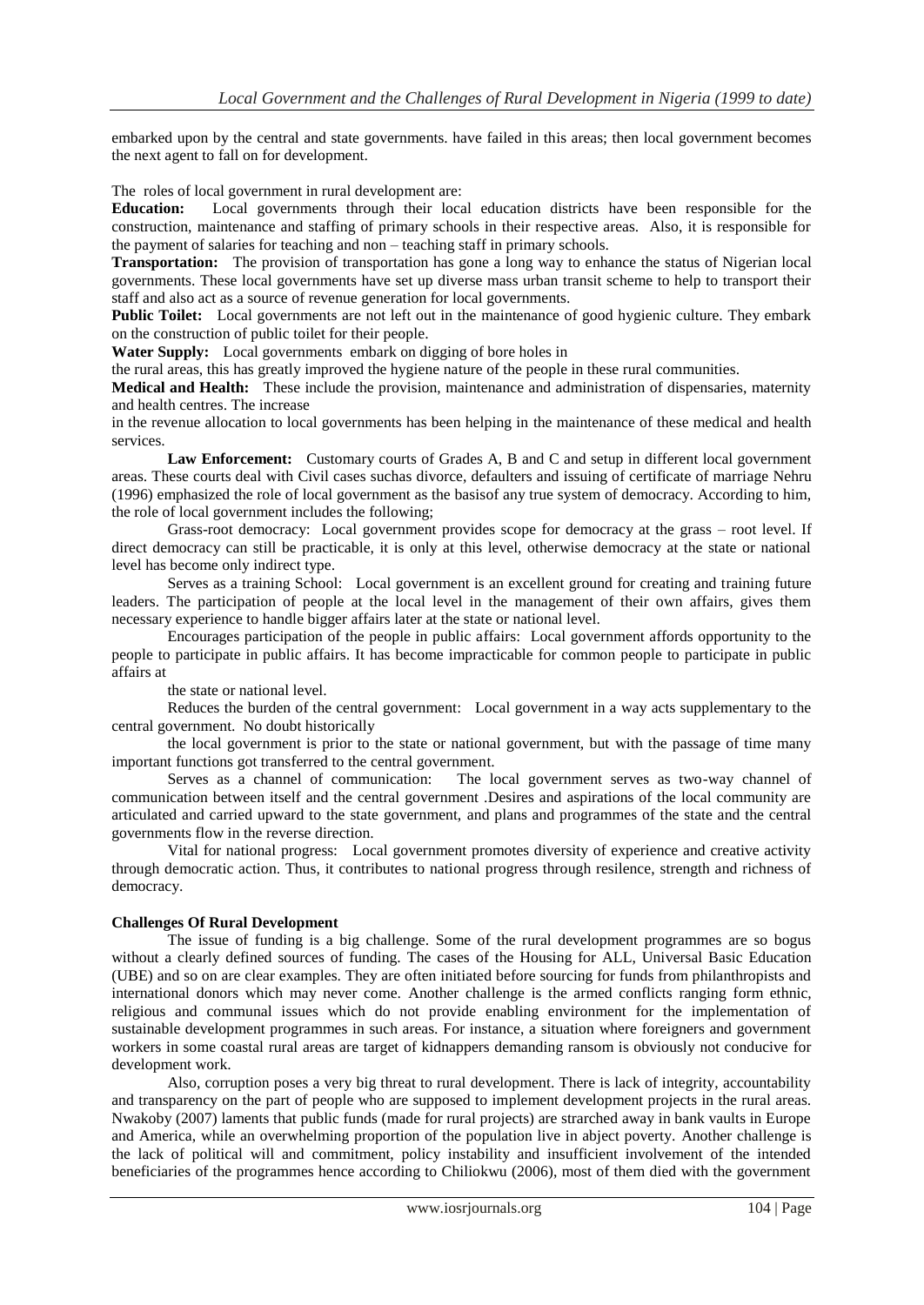that initiated them. For example, development programmes like Operation Feed the Nation, Green Revolution, Free and Compulsory Primary Education, Low cost Housing Schemes which impact positively on the rural dwellers could not be sustained.

Onibokun (1987) sees rural development to be faced with the paradox that the production oriented rural economy relies heavily on non-productive people who are well - equipped with outdated tools, technical information, scientific and cultural training and whose traditional roles and access to resources pose problems for their effective incorporation into modern economic systems, whereas the consumption oriented urban economy is flooded with people many of who are either unemployed or unemployable or marginally employed or underemployed in the urban centres where they choose to live. As a result of this mass exodus, the rural areas have been qualitatively depopulated and are progressively less attractive for social and economic investments while the urban areas are becoming physically congested, socially unhealthy and generally uneconomic to maintain.

In addition, rural development is faced with challenges which have made the effect of government"s efforts at different levels, NGOs, private initiatives and international involvement not felt by the intended beneficiaries. Umebali and Akubuilo (2006) list such challenges like: Vicious cycle of poverty, poor infrastructure, high population density, high level of illiteracy, low social interaction and local politics and rural - urban migration.

Rural dwellers have been considered as the thermometer through which one determines the impact of rural development. A lot of rigours, bottlenecks and unnecessary bureaucracy are often attached to rural development process. This is evident in the history of most of the rural development programmes which are often saddled with disappointments. Another challenge is the issue of proliferation of development programmes. Some are so superficially implemented that the average targeted population (rural dwellers) doubt the sincerity of the initiators. Such proliferation can easily be noticed from the many number of such that died with successive government that initiated them.

The problem of implementation is another glaring challenge. Obot (1989) justified this claim when he writes that the development policies geared towards the improvement of the rural dwellers remained almost a house - hold word without corresponding success especially at the implementation states. To this end, some of them are haphazardly implemented as a result of poor supervision. Perhaps this is why water taps abound in so many rural communities but without water since their installation.

Local governments being small may not be able to attract competent and efficient persons to perform the services they render to the public. Since the area of their jurisdiction is small and their capacity to pay is limited by their limited resources, they may find it difficult to hire specialists. Since governments are concerned with their respective local communities, they may degenerate into myopic, narrow – minded, selfish and ignorant institutions. They cannot provide services of a uniform standard. Local governments are bound to differ in resources, efficiency, etc. They are to work and survive in the face of centralizing tendencies. Modern technological revolution has led to speedy communications, industrialization, urbanization etc. "Local initiative and the independence

of action have been undermined by the ease and quickness with which the state government and the town government may talk over the telephone and settle the matter, " (Maheshwari, 1999).

Local governments may especially be prone to corruption and malfeasance, much more than the central government.

#### **VI. Way Forward**

One of the major challenges of local government is lack of adequate finance to implement its programmes at the grassroots level, therefore, for local government to bring development to the rural areas, there is the need for local councils to have strong economic base. In this connection it is suggested that statutory allocations to local councils be reviewed upward from 52.68%, 26.72% and 20.6% to 52.1%, 25.9% and 22.0% at the federal, state and local governments respectively.

In addition to this, councils" shares of the federation account to be released to them directly to avoid lateness in the payment of salaries and arbitrary deductions by state government. Local government should have representation in the Revenue Allocation and Fiscal Commission which determines and shares the federated revenue to the beneficiaries.

It is not enough to have an upward review of councils" allocations, but also advisable for local councils to look inwards for improved Internally Generated Revenue (IGR). This will make them financially self-reliant. Besides, some local councils should look for ways of attracting industries to their areas as this will propel economic development and increase their revenue base.

In order to reduce the incidence of corruption in local government, there must be better welfare package for local government staff. Adequate motivation and welfare package will prepare the workers for the task of service delivery. Also, the electorates should be educated and enlightened of the danger inherent in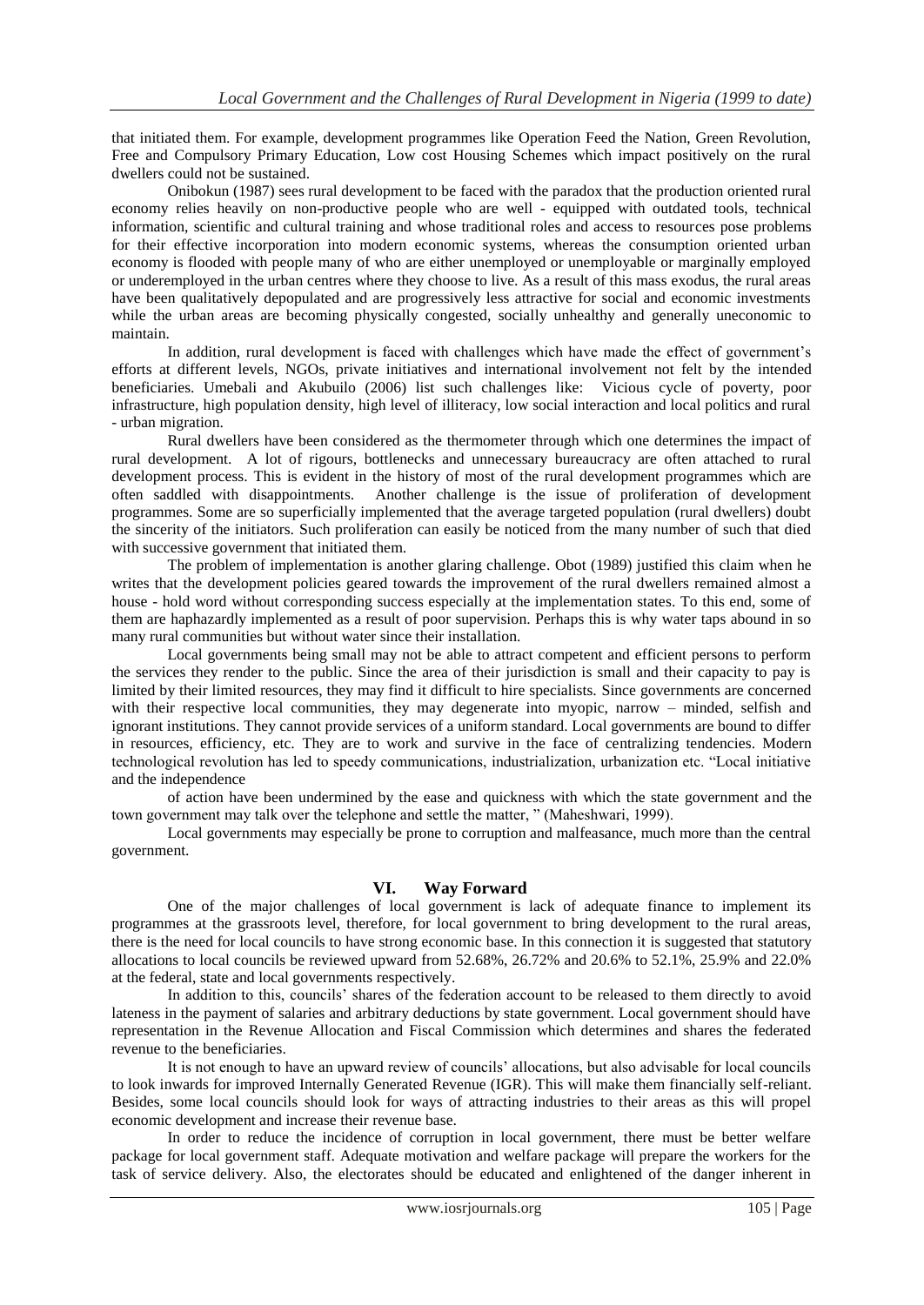money politics, they should endeavor to vote for people of proven integrity rather than compromising their future and that of the generation yet unborn on the altar of election. Furthermore, the inadequacy of skilled workers to implement various developmental programmes can be solved by investing in human beings,

Obada (2002) believed that the most permanent and deepest way to ensure ideal development in the rural areas is to invest in human beings which policies like National Directorate of Employment (NDE), Universal Basic Education (UBE), National Poverty Eradication Programme (NAPEP), Local Economic Empowerment and Development Strategy(LEEDS) etc are meant to do. Also, a viable system of development at local government level must provide political leadership and guidance to plan and execute various programmes and policies. But this must be done without curbing local initiative and participation.

Indeed, Bureaucrats and Technocrats are needed to assist and advise the local people. If these officials are to appear as masters of the people it will be difficult to change their mentality and attitude. The only way to integrate themselves with the local people is to appear as genuine servants of the people and to place themselves under the political authority of the locally recognized leaders. Also, the concern for corruption in Nigeria society must be removed in the conduct of local government.

Above all, provision of education, health and other social services must be the priority of the local government authorities to create new man with attitude prepared to challenge oppression and exploitation.

The problem of lack of due consultation and non-involvement of local dwellers by the local government before embarking on developmental programmes can be eliminated if the local government can run an open administration that will encourage the local communities to express their opinions on issues that affect them, thereby allowing local government to implement programmes that are demanded by the people. Thus, this will prevent misplacement of priorities and wastage of resources.

#### **VII. Conclusion**

Sustainable development, according to Odigbo and Adediran (2004) is human focused,, long-term and enduring, and not a quick fix. Local government has a role of building a strong and virile rural communities by laying down a structural foundation on which rural development can thrive. Such foundation will re-orientate our value systems as well as encourage private initiatives and propagate cooperative philosophy. Also, adequate education that will change the moral value of the society should be given to all and sundry.

I believe that strict observance to these suggestions can lift local councils from their relegated position of tools of manipulations to the aspired status of instrument of change and development at the grassroots level.

#### **References**

- [1]. Allen, I.(1979). Socialist Transformation in Rural Mozambique. Rural Africana. Vol. 4 No.5 Pp 10-17
- [2]. John, M.C.(1980). Integrated Rural Development: Clearing out Underbrush. Sociologia Ruralis, Vol. XX No.3 Pp 117-135. [3]. John, R. H.(1978). Towards a Theory of Rural Development. African Development Vol.3 No.2 Pp 47
- [3]. John, R. H.(1978). Towards a Theory of Rural Development. African Development Vol.3 No.2 Pp 47-50. [4]. Okwudiba, N.(1993). Dead end to Nigerian Development: An investigation on the Social, Economic and
- [4]. Okwudiba,N.(1993). Dead end to Nigerian Development: An investigation on the Social, Economic and Political crisis in Nigeria. Dakar: CODESRIA.
- [5]. Peter, A.N.(1987). Popular struggles for Democracy in Africa. New Jersey: Zed Books Limited.<br>[6]. Huntington, S. and Joan, M.N.(1976). No Easy Choice. Harvard: Harvard University Press.
- [6]. Huntington, S. and Joan, M.N. (1976). No Easy Choice. Harvard: Harvard University Press.<br>[7]. Sartaj, A. (1978). Rural Development: Learning from China. London: Macmillan Press Lin
- Sartaj, A.(1978). Rural Development: Learning from China. London: Macmillan Press Limited.
- [8]. Seoul,(2002). Second Ministerial Conference of the Community of Democracies, COEX Convection Center Seoul
- 
- [9]. http://Socyberty.com/issues/rural/-development-in-nigeria-concept-approaches-challenges-and -prospect/Hixzz1oz1ocqMkl [10]. Abia, V.(1991). Local Government Administration: The Nigerian Perspective. Lagos: BMD Graphics Yusuf, M.M.(1999). The Role of Local Government Employees in National Development. Paper presented at a seminar organized by the Nigeria Union of Local Government Employees. Katsina State chapter
- [11]. Ajayi, K. (2000). Theory and Practice of Local Government. Ado Ekiti: University of Ado Ekiti Press Limited.
- [12]. Agagu, A.A.(1997). Local Government in Kolawole, D (ed) Readings in Political Science. Ibadan: Dekaal Publishing Company.
- [13]. Appadorai, A.(1975). The Substance of Politics. New Delhi: Oxford University Press.
- [14]. Laski, H.J.(1982). A Grammar of Politics. London: Allen Press Limited.<br>[15]. Lawal, S.(2000). Local Government Administration in Nigeria: A Prac
- Lawal, S.(2000). Local Government Administration in Nigeria: A Practical Approach in Ajayi, K (ed). Theory and Practice of Local Government. Ado Ekiti: University of Ado Ekiti Press Limited.
- [16]. Nwabueze, B.O.(1982). A Constitutional History of Nigeria. London: Longman Press Limited.
- [17]. The 1976 Local Government Reforms Guidelines, Lagos, Federal Ministry of Information.<br>[18]. Steven, A.N.(1981). Integrated Rural Development and the Marginalization of the Peasant
- [18]. Steven, A.N.(1981). Integrated Rural Development and the Marginalization of the Peasantry in Nigeria, Africa development Vol.6 No. 4 Pp 45-50.
- [19]. John, M.C.(1980). Integrated Rural Development: Learning out Underbrush. Sociologia Ruralis, Vol.20 No. 3 Pp 75-80.
- [20]. Odueme, Stella (2011): Alleviating poverty through rural agriculture, Daily Independence, January  $12^{\text{th}}$  2011 p.12 [21]. Mill, J.S. (1975). "Consideration on Representative Government", in his Three Essays (With
- [21]. Mill, J.S.(1975). "Consideration on Representative Government", in his Three Essays (With an Introduction by Richard Wollheim), London: Oxford
- [22]. University Press, P.358.<br>[23]. Keith, P. (1954). "Local
- [23]. Keith, P. (1954). "Local Self Government as a Basis for Democracy: A Rejoinder", in Public Administration, London: Winter Press Pp. 438-440.
- [24]. Wilson, C. F. (1948). "The Foundation of Local Government" in his Essays on Local Government, Oxford: Basil Blackwell Press. Pp.1-24.
- [25]. Mackenzie, W. J. M (1961). Theories of Local Government, London: London School of Economics.